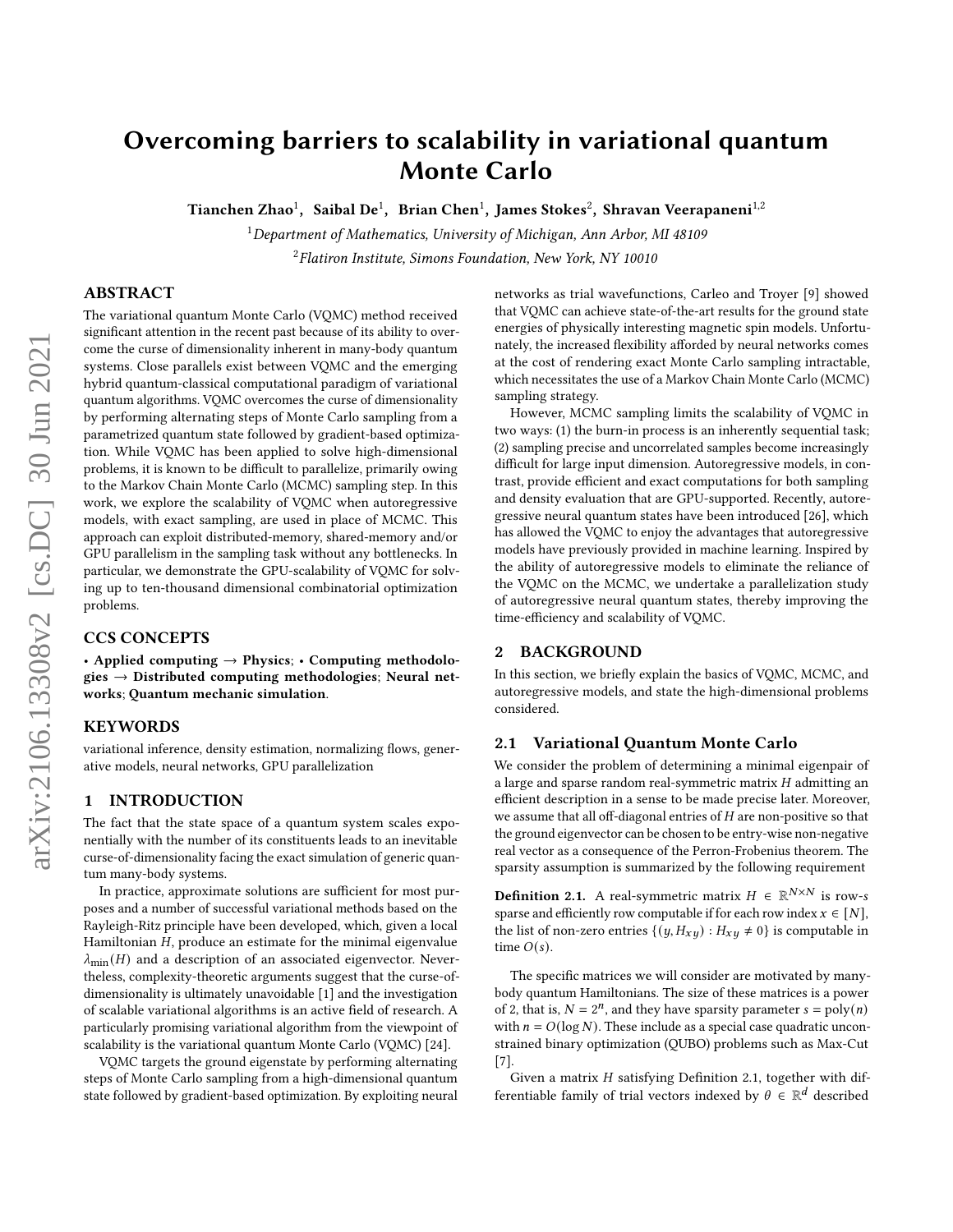via a function  $\psi_{\theta} : [N] \to \mathbb{R}$  which outputs components of the vector relative to the standard basis  $\psi_{\theta}(x) = \langle e_x, \psi_{\theta} \rangle$ , we define the VQMC learning problem as the following continuous stochastic optimization task,

<span id="page-1-0"></span>
$$
\min_{\theta \in \mathbb{R}^d} L(\theta) , \quad L(\theta) := \frac{\langle \psi_{\theta}, H\psi_{\theta} \rangle}{\langle \psi_{\theta}, \psi_{\theta} \rangle} = \mathop{\mathbb{E}}_{x \sim \pi_{\theta}} \left[ \frac{(H\psi_{\theta})(x)}{\psi_{\theta}(x)} \right] , \quad (1)
$$

where the expectation value is over the probability distribution

$$
\pi_{\theta}(x) := \frac{\psi_{\theta}(x)^2}{\langle \psi_{\theta}, \psi_{\theta} \rangle} \tag{2}
$$

The population objective function [\(1\)](#page-1-0) satisfies the variational inequality  $L(\theta) \geq \lambda_{\min}(H)$  and can be concisely expressed as the expectation value of a function  $l_\theta(x)$  (called the local energy for historical reasons),

$$
L(\theta) = \mathop{\mathbb{E}}_{x \sim \pi_{\theta}} [l_{\theta}(x)] , \quad l_{\theta}(x) := \frac{(H\psi_{\theta})(x)}{\psi_{\theta}(x)} . \tag{3}
$$

It follows from Definition [2.1](#page-0-0) that each entry of the matrix vector product  $H\psi_{\theta}$  is computable in time  $O(s)$  and thus  $l_{\theta}(x)$  is also computable in time  $O(s)$  given our sparsity assumption  $s =$ poly( $O(\log N)$ ). The variance of the stochastic objective under  $\pi_{\theta}$ satisfies the identity.,

$$
\operatorname{var}_{x \sim \pi_{\theta}} (l_{\theta}(x)) := \mathop{\mathbb{E}}_{x \sim \pi_{\theta}} [(l_{\theta}(x) - L(\theta))^{2}]
$$

$$
= \frac{\langle \psi_{\theta}, H^{2} \psi_{\theta} \rangle}{\langle \psi_{\theta}, \psi_{\theta} \rangle} - \left[ \frac{\langle \psi_{\theta}, H \psi_{\theta} \rangle}{\langle \psi_{\theta}, \psi_{\theta} \rangle} \right]^{2} . \tag{4}
$$

 $\alpha$ 

Using the Rayleigh-Ritz principle it can be seen that the variance is vanishing if  $\psi_{\theta}$  approaches any eigenvector of H. In practice, the objective function is optimized using stochastic natural gradient descent, also called stochastic reconfiguration (SR) [\[28\]](#page-9-2), where the estimators for the gradient and the Fisher information matrix follow from the following population forms,

$$
\nabla L(\theta) = 2 \mathop{\mathbb{E}}_{x \sim \pi_{\theta}} \left[ \left( l_{\theta}(x) - L(\theta) \right) \nabla_{\theta} \log |\psi_{\theta}(x)| \right],
$$
  

$$
I(\theta) = \mathop{\mathbb{E}}_{x \sim \pi_{\theta}} \left[ \nabla_{\theta} \log \pi_{\theta}(x) \otimes \nabla_{\theta} \log \pi_{\theta}(x) \right].
$$
 (5)

Typically the normalizing constant  $\langle \psi_{\theta}, \psi_{\theta} \rangle$  of the probability distribution  $\pi_{\theta}$  is unknown, so the above expectation values are to be approximated using MCMC sampling.

#### 2.2 Markov Chain Monte Carlo Sampling

MCMC methods have been developed for sampling from a probability distribution  $\pi_\theta$  that is difficult to directly draw *i.i.d.* samples from. The canonical Metropolis-Hastings algorithm [\[17\]](#page-8-3) and its numerous variations, e.g., Gibbs sampling [\[12\]](#page-8-4), Reversible Jump MCMC [\[16\]](#page-8-5) and Hamiltonian Monte Carlo [\[11,](#page-8-6) [19\]](#page-9-3), achieve this by carefully constructing a transition kernel  $p(x_{t+1} | x_t)$  for an ergodic Markov chain whose state distribution limits to the target distribution. Using samples from this Markov chain, we can then compute estimates for the expected values required in VQMC framework

<span id="page-1-2"></span>
$$
\mathbb{E}_{x \sim \pi_{\theta}}[\phi(x)] \approx \overline{\phi}_{T} = \frac{1}{T} \sum_{t=1}^{T} \phi(x_{t}), \qquad (6)
$$

where  $\phi$  represents some deterministic function. Furthermore, these estimates are guaranteed to be asymptotically unbiased by the ergodic theorem.

<span id="page-1-1"></span>

Figure 1: Overview of our algorithms, with illustrations of the comparison between Markov chain Monte Carlo sampling (MCMC) and autoregressive sampling (AUTO) on the left, and the VQMC optimization procedure on the right. MCMC sampling involves  $k + bs/c$  forward passes, where k is the number of burn-in samples,  $c$  is the number of sampling chains  $(c = 1$  in the figure) and bs is the batch size; AUTO only requires  $n$  forward passes to sample exactly from the distribution of interest.

#### <span id="page-1-3"></span>2.3 Autoregressive Models

Now we discuss the modeling assumptions which enforce normaliztion of the differentiable trial function  $\psi_{\theta} : [N] \rightarrow \mathbb{R}$ , and thus eliminate the need for MCMC sampling. An elegant method to impose normalization is to make use of an autoregressive assumption, which has recently been generalized to neural network quantum states in [\[18,](#page-8-7) [26\]](#page-9-1). Since we are targeting a ground eigenvector, which is known to be non-negative, we may assume without loss of generality that  $\psi_{\theta}(x) = \sqrt{\pi_{\theta}(x)}$ , thereby shifting the modeling assumption into the choice of a normalized distribution  $\pi_{\theta}$  satisfying the following condition,

$$
\pi_{\theta}(x) = \prod_{i=1}^{n} \pi_i(x_i | x_{i-1}, \dots, x_1) \quad . \tag{7}
$$

Many proposals for neural networks satisfying the autoregressive assumption have been put forth. In this work we follow Germain et al. [\[13\]](#page-8-8), who proposed the masked autoencoder for distribution estimation (MADE) which computes all conditionals in one forward pass using a single network with appropriate masks. Recall that a single hidden layer autoencoder is described by the following composition of functions,

$$
g_1(x) = \max\{0, W_1x + b_1\}
$$
 (8)

$$
g_2(x) = \sigma(W_2 g_1(x) + b_2) , \qquad (9)
$$

and where the rectification and sigmoid functions are applied elementwise. MADE achieves the desired autoregressive assumption by appropriate application of binary masks  $M_1$  and  $M_2$  to the weight matrices defining the autoencoder, resulting in a MADE layer of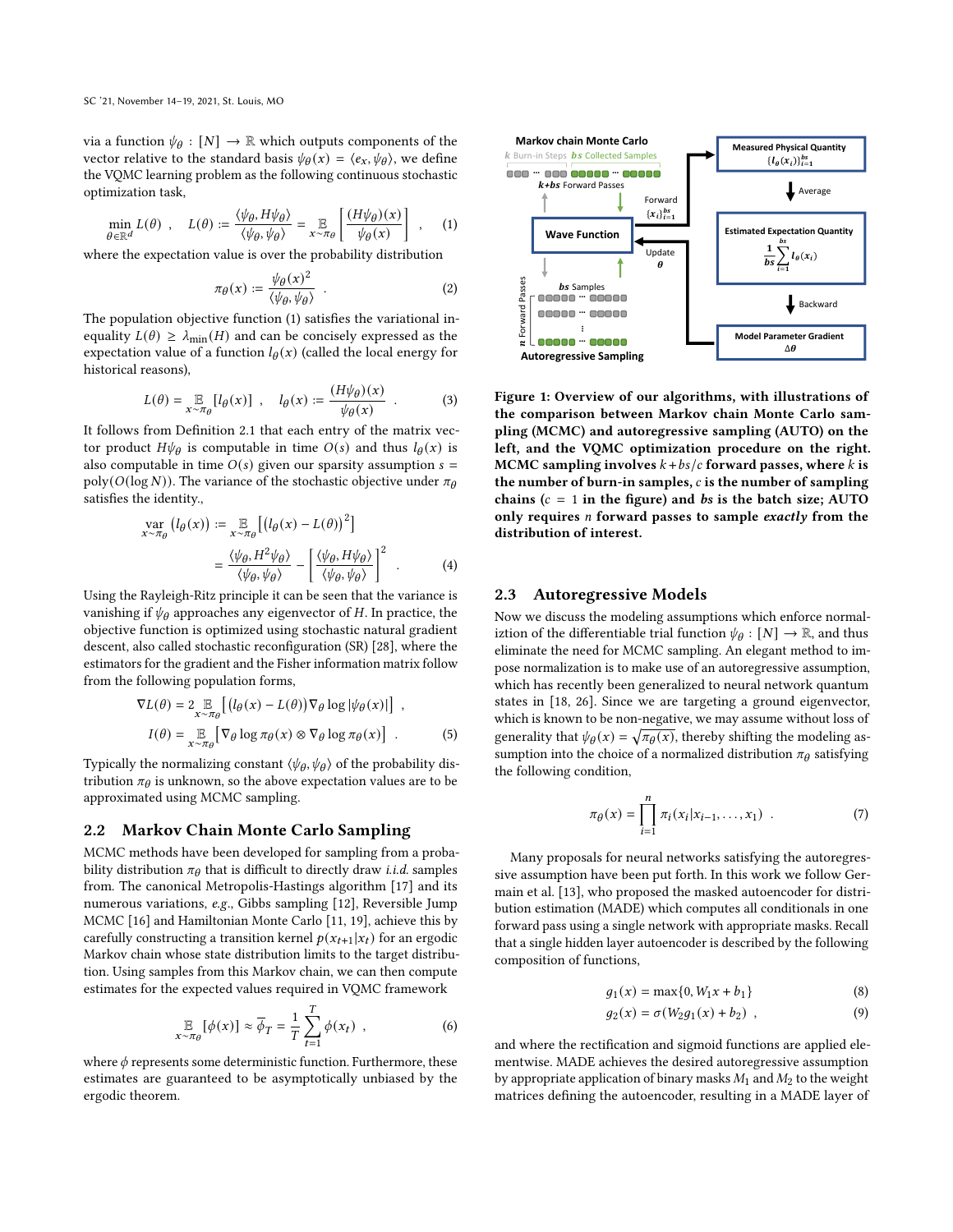Overcoming barriers to scalability in variational quantum Monte Carlo SC '21, November 14–19, 2021, St. Louis, MO

<span id="page-2-0"></span>

|  | Algorithm 1 Autoregressive Sampling [13] (Batch Size 1) |  |  |  |  |
|--|---------------------------------------------------------|--|--|--|--|
|--|---------------------------------------------------------|--|--|--|--|

**Input**: Randomly initialized state  $x^0$  of size  $n$ **Output**: Sampled state  $x^*$  of size n for ith out of  $n$  iterations do Compute  $p(x_i | x_{1:i-1}^{i-1})$  with a forward pass Sample  $y_i \in \{\pm 1\}$  with  $p(\cdot | x_{1:i-1}^{i-1})$ Get  $x^i$  by updating  $x_i^{i-1}$  with  $y_i$ end for Set  $x^* = x^n$ 

the form

$$
g_1(x) = \max\{0, (M_1 \odot W_1)x + b_1\}
$$
  
\n
$$
g_2(x) = \sigma((M_2 \odot W_2)g_1(x) + b_2),
$$
\n(10)

where ⊙ denotes elementwise multiplication.

In Figure [1,](#page-1-1) we compare the sampling procedures between MCMC and AUTO (as described in Algorithm [1\)](#page-2-0). MCMC involves  $k + bs/c$ forward passes, where  $c$  is the number of sampling chains and  $bs$ is the batch size. Although the number of forward passes can be reduced by increasing the number of chains, the number of burn-in iterations  $k$  required for convergence is undetermined and cannot be parallelized. On the other hand, AUTO only requires  $n$  forward passes to sample exactly from the distribution of interest.

## 2.4 Quantum Hamiltonians and QUBO Problems

In this paper, we consider a family of matrices motivated by quantum physics, which are parametrized by  $O(poly(n))$  real parameters  $\alpha_i, \beta_i, \beta_{ij} \in \mathbb{R}$  as follows,

<span id="page-2-2"></span>
$$
H = -\sum_{1 \le i \le n} \left( \alpha_i X_i + \beta_i Z_i \right) - \sum_{1 \le i < j \le n} \beta_{ij} Z_i Z_j \quad , \tag{11}
$$

where  $X_i := I^{\otimes (i-1)} \otimes X \otimes I^{\otimes (n-i)}$  and  $Z_i := I^{\otimes (i-1)} \otimes Z \otimes I^{\otimes (n-i)}$ are  $2^n \times 2^n$  matrices defined in terms of the following elementary  $2 \times 2$  matrices.

$$
I = \begin{bmatrix} 1 & 0 \\ 0 & 1 \end{bmatrix} , \qquad Z = \begin{bmatrix} 1 & 0 \\ 0 & -1 \end{bmatrix} , \qquad X = \begin{bmatrix} 0 & 1 \\ 1 & 0 \end{bmatrix} . \tag{12}
$$

It is easily verified that  $H$  meets the conditions of definition [2.1](#page-0-0) with sparsity parameter  $s = n$ . In terms of the binary representation of the row index  $x = 2^{n-1}x_1 \cdots 2^0x_n$  and the column index  $y =$  $2^{n-1}y_1 \cdots 2^0y_n$ , the matrix entries of H are given by

$$
H_{xy} = -\sum_{1 \le i \le n} \left( \alpha_i \delta_{x_1 y_1} \cdots \delta_{\neg x_i y_i} \cdots \delta_{x_n y_n} + \beta_i (1 - 2x_i) \right) - \delta_{xy} \sum_{1 \le i \le j \le n} \beta_{ij} (1 - 2x_i) (1 - 2x_j)
$$
 (13)

and  $\neg x_i$  denotes logical negation of  $x_i \in \{0, 1\}$ . For simplicity we imposed  $\alpha_i \geq 0$  to ensure that the ground eigenvector can be chosen to be a non-negative vector as a consequence of the Perron-Frobenius theorem.

In the special case where  $\alpha_i = \beta_i = 0$  and  $\beta_{ij} = \frac{1}{4}L_{ij}$  where L is the adjacency matrix of an undirected graph  $G = (V, E)$  of size  $|V| =$ , the ground state problem coincides with the Max-Cut problem, and thus VQMC can be employed as a heuristic for approximate combinatorial optimization [\[15,](#page-8-9) [31\]](#page-9-4), which is equivalent to natural evolution strategies [\[31\]](#page-9-4).

#### 3 RELATED WORK

The idea of utilizing neural network quantum states to overcome the curse of dimensionality in high-dimensional VQMC simulations was first introduced by Carleo and Troyer [\[9\]](#page-8-1), who concentrated on restricted Boltzmann machines (RBMs) applied to two-dimensional quantum spin models. Sharir et al. [\[26,](#page-9-1) [27\]](#page-9-5) introduced neural network quantum states based on the autoregressive assumption inspired by PixelCNN [\[29\]](#page-9-6) and demonstrated significant improvement in performance compared to RBMs. The autoregressive assumption was subsequently explored in VQMC using recurrent neural wavefunctions [\[18\]](#page-8-7). Autoregressive models have also been used to solve statistical mechanics models in [\[30\]](#page-9-7) Since our focus is on the scalability of VQMC, particularly in situations where MCMC is expected to struggle, unlike [\[9,](#page-8-1) [18,](#page-8-7) [26\]](#page-9-1) we consider non-geometrically local Hamiltonians without an underlying lattice structure. This also contrasts with the work of [\[25\]](#page-9-8), who considered parallelization of VQMC using MCMC sampling but assuming geometric locality. It was recently shown [\[15,](#page-8-9) [31\]](#page-9-4) that techniques from quantum VQMC literature [\[9\]](#page-8-1) can be adapted for approximately solving combinatorial optimization problems.

Larochelle and Murray [\[23\]](#page-9-9) proposed neural autoregressive distribution estimator (NADE) as feed-forward architectures. MADE [\[13\]](#page-8-8) improves the efficiency of models with minor additional cost for simple masking operations. For probabilistic generative models, unnormalized models such as RBM rely on approximate sampling procedures like MCMC, whose convergence time remains undetermined, which often results in the generation of highly correlated samples and deterioration in performance. Such sampling approximations can be avoided by using autoregressive models [\[5\]](#page-8-10) that estimate the joint distribution by decomposing it into a product of conditionals by the probability chain rule, making both the density estimation and generation process tractable. Kingma et al. [\[21\]](#page-9-10) used autoregressive models as a form of normalizing flow [\[22\]](#page-9-11).

#### 4 ALGORITHM PARALLELIZATION

Unlike standard Monte Carlo methods, MCMC cannot be parallelized easily. The fundamental limitation is easily seen: to generate a sample  $x_{t+1}$  from a Markov chain, we need to sample the transition kernel  $p(\cdot|x_t)$ , which requires knowledge of the immediate past state  $x_t$ . This sequential nature of the sampling immediately precludes any direct attempt at parallelizing the sampling process.

<span id="page-2-1"></span>We could attempt to initialize multiple independent sampling chains; indeed, this is one of the standard approaches often implemented in Bayesian inference frameworks. But when sampling a high-dimensional distribution using random walk Metropolis-Hastings, it typically takes a very long time for the random walk to explore the parameter space. This significantly slows down the convergence of the estimates [\(6\)](#page-1-2) to the true expectation value; furthermore, it is very difficult to determine a priori how many samples will be required for this convergence within a specified tolerance. In practice, MCMC first discards a pre-determined number of samples in each of the independent chains to avoid the transient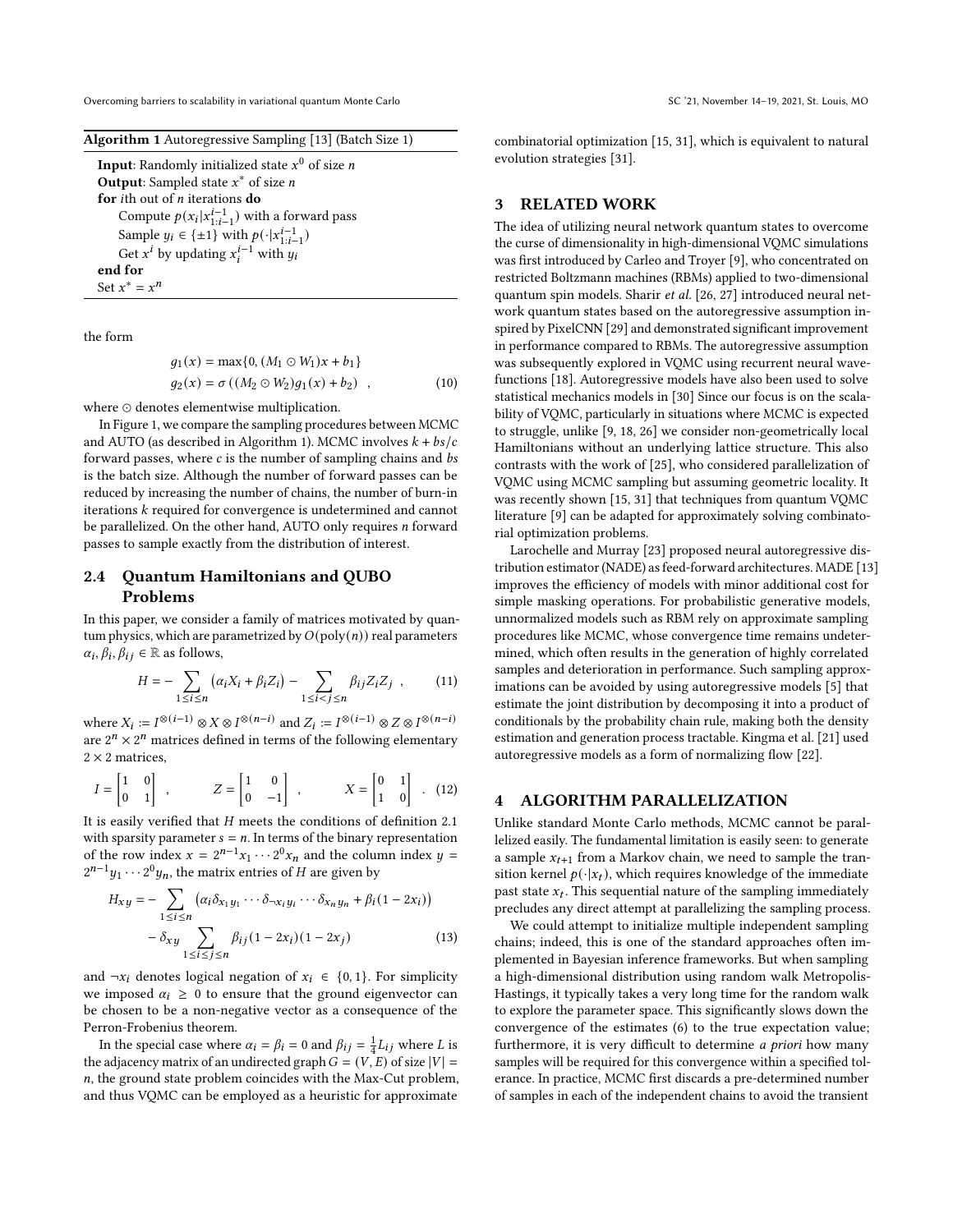Markov transitions (a.k.a. burn-in) and down-samples the remainder by selecting samples at regular intervals to reduce correlations (a.k.a. thinning). Any expectations are then computed based on this smaller set of selected samples. Improper choice of these parameters can severely degrade the quality of the generated estimates. Furthermore, they also reduce the parallel efficiency; suppose  $k$ samples are discarded as burn-in and every  $j$ -th samples are selected during thinning. Then constructing  $n$  samples on each of  $L$ independent computing units will lead to a parallel efficiency of

$$
\frac{k + (nL - 1)j + 1}{k + (n - 1)j + 1} = 1 + \frac{nj}{k + (n - 1)j + 1}(L - 1) = a + bL
$$
 (14)

for some  $a$  and  $b$  depending on  $k$ ,  $j$  and  $n$ . Note that this calculation is solely focused on the sampling task, and therefore does not take into account any communications that might be necessary between the computing units for obtaining the final result. Even then, as the number of burn-in samples  $k$  is increased, the slope  $b$  decays from 1 towards 0 ( $b = 1$  is indicative of optimal scaling).

On the other hand, an autoregressive model (AUTO) can generate exact samples from the target distribution. Although the implementation of AUTO has a sequential nature that scales linearly with the input dimension, it can generate independent samples from the target distribution by transforming  $i.i.d.$  samples from a simple distribution (e.g. Gaussian). This step is easily parallelized: as long as we have identical copies of the autoregressive model in a number of computing units (e.g. GPUs), we can construct independent samples in parallel. Communication between the computing units is necessary only when we need to update the parameters of the neural network, e.g. during a stochastic gradient descent update.

Our model consists of fully connected weight matrices; therefore as we scale up the problem size, the bottleneck for our algorithm is the memory usage. For example, assuming a GPU can only store models with up to 10M parameters, we can set the size of the hidden layer to 500 at maximum when solving a problem with 10K input dimensions. This limitation can be addressed along with two complementary but independent avenues:

- (1) Model Parallelization: Distribute the model parameters across computing units, so that each unit needs to store and update a small part of the model.
- (2) Sampling Parallelization: Use identical copies of the model across the computing units to generate only a few samples per unit, and combine the independent samples from all these units to construct an accurate expectation estimate.

The communication pattern between the computing units in model parallelization is intimately linked with the choice of the autoregressive neural network while the sampling parallelization is model agnostic.

In this work, we restrict our attention to only parallelizing the sampling step. Consider a quantum Hamiltonian of size  $N = 2^n$  and an autoregressive model with two hidden layers of size h. Given a total number of  $L$  computing units/GPUs and a mini-batch size of mbs samples to be drawn on each GPU, we end up with an effective batch size of  $bs = L \times mbs$ . Locally, each process first generates mbs samples, then computes the physical measurements with the samples, and finally uses backpropagation to get the gradient of the model parameters. These local gradient vectors have length

 $d = 2hn + h + n$ , which are averaged over the GPUs using a parallel reduction. Each GPU then updates its own model parameters locally.

The computation complexity can be estimated as follows: during the local sampling process on each GPU, the algorithm involves  $n$ forward passes for sampling, and a fixed number of forward passes for physical quantity measurements. The dominant cost of each forward pass is multiplication by  $h \times n$  and  $n \times h$  matrices, both  $O(hn)$ ; this leads to a total computational cost of  $O(hn^2 \times mbs)$  flops per GPU. Computing the average gradient over GPUs using parallel reduction costs further  $O(hn)$  flops, and involves communication of  $O(hn)$  floating point numbers. Clearly, the parallel efficiency is given by

$$
\frac{O(hn^2 \times bs)}{O(hn^2 \times mbs) + O(hn)} = \frac{O(hn^2 \times L \times mbs)}{O(hn^2 \times mbs) + O(hn)}
$$
(15)

Since the constants in the  $O(hn^2 \times L \times mbs)$  and the  $O(hn^2 \times mbs)$ are the same, this ratio is approximately  $L$  when  $n$  or  $mbs$  are large.

## 5 EXPERIMENTAL RESULTS

This section contains an extensive evaluation of our approach. We first compare AUTO sampling and MCMC sampling in Section [5.2,](#page-5-0) where the advantage of AUTO in terms of computational efficiency becomes clear for problems of higher dimensions. The convergence performance is shown in Section [5.3.](#page-5-1) Our algorithm is competitive against the state-of-the-art SDP solvers for small/medium scale Max-Cut problems. In Section [5.4,](#page-6-0) we demonstrate the scalability of our technology by solving large-scale problems up to 10K dimensions. We achieved near-optimal weak scaling, and the convergence of our model improves as we increase the effective training batch size.

## <span id="page-3-0"></span>5.1 Experimental Setup

In this paper, we evaluate VQMC using two non-geometrically local Hamiltonians: the Max-Cut and the transverse field Ising model (TIM) model. In the case of Max-Cut, the adjacency matrix was chosen by forming the  $n \times n$  matrix  $(B + B^T)/2$  with  $B_{ij} \sim$ Bernoulli(0.5) sampled once and fixed, followed by rounding and setting diagonal entries to zero. The second example is a disordered quantum system referred to as transverse field Ising model model, whose Hamiltonian is of the form [\(13\)](#page-2-1) with  $\beta_i$ ,  $\beta_{ij} \sim U(-1, 1)$  and  $\alpha_i \sim U(0, 1)$  sampled once and fixed.

For Max-Cut, we compare our approach against VQMC with MCMC sampling [\[15,](#page-8-9) [31\]](#page-9-4), as well as the semidefinite programming (SDP) relaxation approximation algorithms including Goemans-Williamson Algorithm [\[14\]](#page-8-11) and the Burer-Monteiro reformulation with the Riemannian Trust-Region method [\[2\]](#page-8-12). As an additional baseline, each model is also trained using the SR method. We benchmark the running time and converged energy of our model on TIM in our scalability experiments.

#### Model architecture

Network architecture is chosen to be MADE and is compared against RBM, proposed by Carleo and Troyer [\[9\]](#page-8-1), taking the onedimensional state as input and outputs the logarithmic probability amplitude.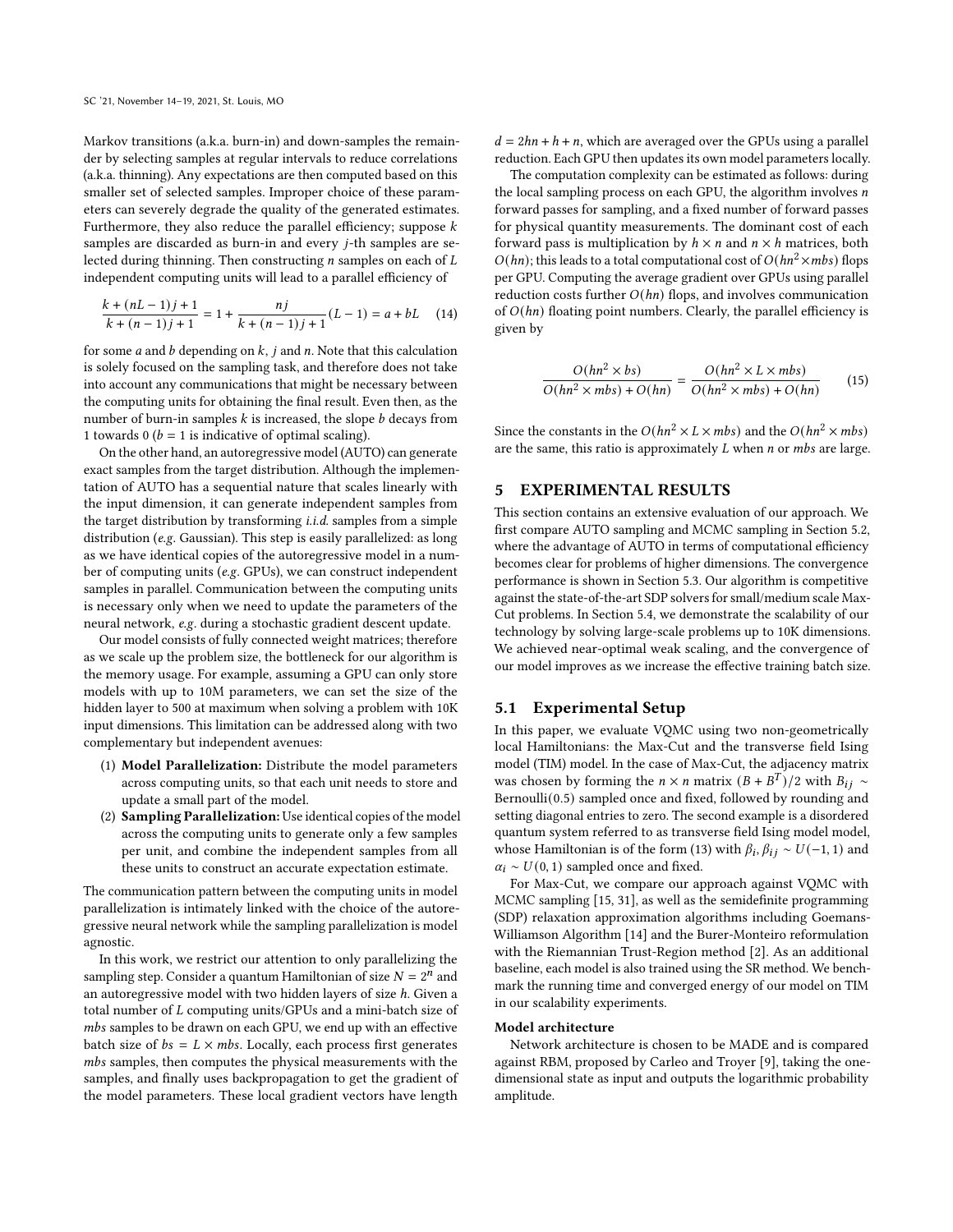Overcoming barriers to scalability in variational quantum Monte Carlo SC '21, November 14–19, 2021, St. Louis, MO

<span id="page-4-0"></span>Table 1: Training time (measured in seconds) comparison on TIM for 300 training iterations with one GPU. Our MCMC settings are introduced in Section [5.1.](#page-3-0) The running time of MADE&AUTO scales roughly linearly with respect to the number of dimensions, due to the sequential nature of its sampling procedure, but significantly outperforms RBM&MCMC in practice.

|             | Model Optimizer Sampler |                                         | # of Dimensions |      |       |       |       |  |  |  |
|-------------|-------------------------|-----------------------------------------|-----------------|------|-------|-------|-------|--|--|--|
|             |                         |                                         | 20              | 50   | 100   | 200   | 500   |  |  |  |
| <b>RBM</b>  | ADAM                    | MCMC 135.64 154.25 189.91 249.40 456.68 |                 |      |       |       |       |  |  |  |
| <b>MADE</b> | ADAM                    | AUTO                                    | 2.85            | 5.74 | 10.63 | 20.45 | 49.62 |  |  |  |

<span id="page-4-1"></span>

Figure 2: Training curves for TIM, where the red curves refer to the training loss/energy, and the blue curves refer to the standard deviation of the stochastic objective, which should be zero when the wave function converges to the exact groundstate. By fixing the learning rate and the total number of training iterations, it becomes more difficult for RBM&MCMC to converge as the problem size grows, due to the inaccurate estimation of the population energy by the low-quality MCMC samples. The training of MADE&AUTO is stable across all problems.

The structure of MADE is as follows

$$
Input \xrightarrow{[bs,n]} \text{MaskedFC1} \xrightarrow{[bs,h]} \text{ReLU}
$$
\n
$$
\xrightarrow{[bs,h]} \text{MaskedFC2} \xrightarrow{[bs,n]} \text{Sigmoid} \xrightarrow{[bs,n]} Output
$$

and the structure of RBM is

$$
Input \xrightarrow{[bs,n]} \mathsf{FC}_{n,h} \xrightarrow{[bs,h]} \mathsf{Lncoshsum} \xrightarrow{[bs]} Output1
$$
\n
$$
\xrightarrow{[bs,n]} \mathsf{FC}_{n,1} \xrightarrow{[bs]} \mathsf{Add} Output1 \xrightarrow{[bs]} Output1
$$

Here bs is the batch size and *n* is the number of dimensions.  $FC_{ab}$ is a fully connected layer with input size  $a$  and output size  $b$ ; and MaskedFC is the masked version of FC, to remove the connections in the computational path of MADE. Lncoshsum refers to a series of linear and non-linear operations involving: 1) taking natural logarithm for each entry of the input tensor; 2) taking hyperbolic cosine for each entry of the input tensor; 3) summation over the last dimension of the input tensor. The size of the tensor being passed to the next operator is indicated above the right arrows.

For large-scale problems with high dimensional input size  $n$ , we need to choose a proper latent size  $h$  to balance between the memory usage and the capacity of the model. In our experiments,

we set  $h = 5(\log n)^2$  as the hidden layer size for MADE and  $h = n$ as the number of hidden units for RBM.

#### Training

All models are trained for 300 iterations. In our single-GPU experiments, at each iteration, the model is updated with a batch of 1024 training samples. For evaluation, we draw a batch of 1024 testing samples from trained model, and report their mean energy. Two base optimizers are considered: stochastic gradient descent (SGD) with learning rate 0.1 or ADAM with learning rate 0.01, where the latter is our default optimizer. In addition, we provide additional results on models trained using the SR [\[28\]](#page-9-2) method for performance comparison. The SR optimization was performed using a regularization parameter  $\lambda = 0.001$  and a learning rate 0.1. No learning rate scheduler is applied. For scalability experiments, each GPU is distributed with a constant mini-batch size mbs, and the effective batch size is  $mbs \times L$ , where L is the total number of GPUs available.

Our MCMC sampler is the random walk Metropolis–Hastings algorithm, running with two chains. We expect that it takes more effort for MCMC to converge for large-scale problems. Therefore,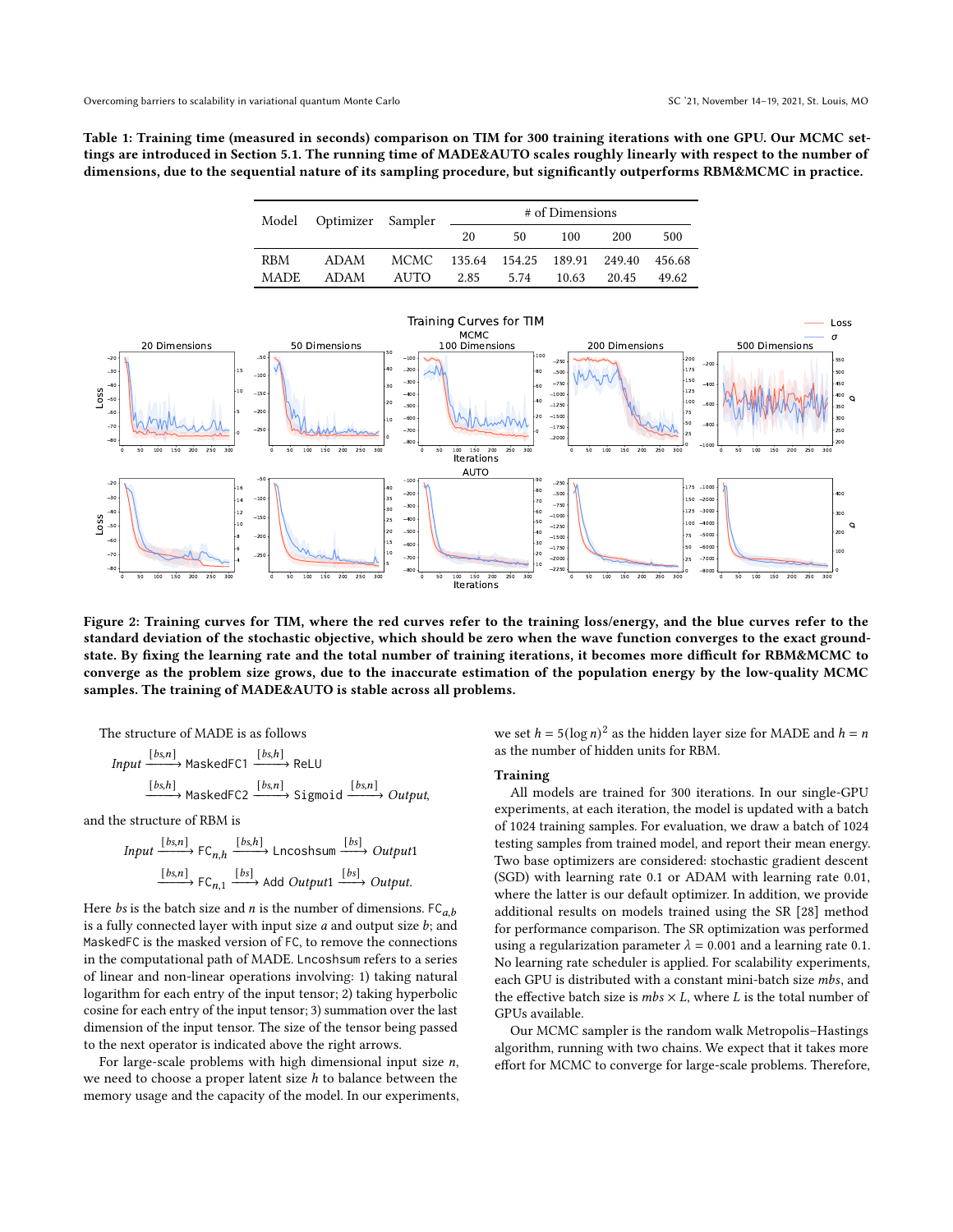<span id="page-5-2"></span>Table 2: Optimized objective (maximize cut number for Max-Cut, minimize ground state energy for TIM) values for different problem sizes and different optimizers, averaged over 5 runs with different random seeds. The first three rows in the Max-Cut section consist of results from running classical algorithms and serve as benchmarks. For the rest of the rows in the table, the batch size is fixed to be 1024. We note that MADE&AUTO achieves satisfactory performance in the sense that it's directly comparable with the SDP solvers on Max-Cut. On the other hand, RBM&MCMC takes longer to converge as the problem size grows, whereas the convergence of MADE&AUTO remains stable.

|            | Problem<br>Model |                           | Optimizer                     |                   |                    | # of Dimensions     |                      |                       |
|------------|------------------|---------------------------|-------------------------------|-------------------|--------------------|---------------------|----------------------|-----------------------|
|            |                  | Sampler                   |                               | 20                | 50                 | 100                 | 200                  | 500                   |
|            |                  | Classical: Random         |                               | $27.2 \pm 2.2$    | $150.4 \pm 5.8$    | $610.4 \pm 11.6$    | $2495.8 \pm 42.8$    | $15696.0 \pm 16.8$    |
|            |                  |                           | Classical: Goemans-Williamson | $41.4 \pm 2.0$    | $194.2 \pm 2.3$    | $741.0 \pm 11.1$    | $2881.6 \pm 14.4$    | $17242.4 \pm 37.3$    |
|            |                  | Classical: Burer-Monteiro |                               | $43.0 \pm 0.0$    | $200.0 \pm 0.0$    | $754.0 \pm 3.0$     | $2928.0 \pm 3.7$     | $17416.0 \pm 23.13$   |
|            |                  |                           | SGD                           | $41.4 \pm 1.5$    | $192.0 \pm 3.3$    | $733.8 \pm 13.0$    | $2825.6 \pm 5.5$     | $15945.6 \pm 44.2$    |
| Max-Cut    | <b>RBM</b>       | <b>MCMC</b>               | ADAM                          | $40.6 \pm 1.6$    | $190.2 \pm 2.7$    | $719.8 \pm 6.6$     | $2777.6 \pm 14.2$    | $16576.0 \pm 30.9$    |
|            |                  |                           | $SGD+SR$                      | $43.0 \pm 0.0$    | $198.8 \pm 1.5$    | $758.0 \pm 1.1$     | $2898.0 \pm 22.0$    | $15956.8 \pm 29.9$    |
|            |                  | <b>AUTO</b>               | SGD                           | $42.6 \pm 0.4$    | $192.0 \pm 2.4$    | $742.2 \pm 5.9$     | $2846.0 \pm 4.8$     | $16880.0 \pm 73.6$    |
|            | <b>MADE</b>      |                           | ADAM                          | $42.4 \pm 0.8$    | $193.8 \pm 3.1$    | $733.8 \pm 9.1$     | $2847.8 \pm 12.1$    | $17006.6 \pm 23.0$    |
|            |                  |                           | $SGD+SR$                      | $43.0 \pm 0.0$    | $200.0 \pm 1.5$    | $758.4 \pm 6.5$     | $2909.2 \pm 3.1$     | $17176.6 \pm 30.5$    |
|            |                  |                           | SGD                           | $-80.22 \pm 2.79$ | $-270.65 \pm 9.64$ | $-762.11 \pm 28.58$ | $-1981.17 \pm 72.19$ | $-976.25 \pm 119.43$  |
|            | <b>MCMC</b>      | <b>RBM</b>                | ADAM                          | $-80.38 \pm 2.42$ | $-265.47 \pm 8.21$ | $-756.33 \pm 16.73$ | $-2216.45 \pm 31.95$ | $-924.53 \pm 121.10$  |
| <b>TIM</b> |                  |                           | $SGD+SR$                      | $-80.70 \pm 2.10$ | $-282.02 \pm 8.37$ | $-764.74 \pm 14.67$ | $-2234.23 \pm 36.72$ | $-1046.40 \pm 334.50$ |
|            |                  |                           | SGD                           | $-80.30 \pm 0.01$ | $-281.18 \pm 5.51$ | $-767.88 \pm 13.45$ | $-1872.16 \pm 41.89$ | $-6773.97 \pm 233.19$ |
|            | <b>MADE</b>      | <b>AUTO</b>               | ADAM                          | $-80.48 \pm 0.18$ | $-277.11 \pm 4.48$ | $-771.11 \pm 17.06$ | $-2181.31 \pm 33.39$ | $-7597.37 \pm 171.25$ |
|            |                  |                           | $SGD+SR$                      | $-81.25 \pm 0.07$ | $-277.23 \pm 9.96$ | $-812.33 \pm 12.55$ | $-2252.12 \pm 84.00$ | $-8673.27 \pm 304.45$ |

for each chain, we set heuristically the burn-in iterations  $k$  to scale linearly with respect to the input dimension *n*, *i.e.*,  $k = 3n + 100$ .

Throughout the experiments, the timing benchmarks are performed on NVIDIA Tesla V100 GPUs, with 32GB of memory for each.

## <span id="page-5-0"></span>5.2 MCMC vs. AUTO: Runtime

Despite the sequential nature of both MCMC and AUTO sampling, in practice, AUTO sampling can be operated with GPU in a straightforward fashion and exhibit superior running time efficiency. Our results on the running time comparison is shown in Table [1.](#page-4-0)

The running time of RBM&MCMC scales with the total number of iterations in each chain, which includes a fixed number of burn-in iterations that cannot be parallelized. In our setting, we set the number of chains to be 2, and burn-in iterations  $k$  that grows linearly with respect to the input dimension  $n$ . In principle, the running time of MCMC can be reduced further by increasing the number of chains or choosing a smaller  $k$ . However, a more severe problem of MCMC lies in the fact that the distribution of the samples generated by MCMC only converges to the distribution of interest asymptotically. As the input dimension increases, it becomes more difficult for the random walk Metropolis–Hastings algorithm to converge, which can potentially affect the quality of generated samples if  $k$  is not properly chosen. The running time of MADE&AUTO is dominated by the sampling time that scales linearly with respect to the input dimension  $n$ , which significantly outperforms its RBM&MCMC counterpart. More importantly, for AUTO, we know exactly the computational complexity needed to

get correct samples from the distribution of interest, as opposed to MCMC that requires undetermined number of iterations to converge.

The corresponding training curves are shown in Figure [2,](#page-4-1) where the red curves refer to the training loss/energy, and the blue curves refer to the standard deviation of the stochastic objective, which approaches zero as the wave function converges to the exact groundstate, as discussed in Eq. [4.](#page-1-3) RBM&MCMC converges reasonably well on small-scale problems, but has more difficulty to converge as the problem scales up. On the other hand, our model converges rapidly and stably to low energy across problems of different scales. This observation motivates us to attempt to solve problems of even higher dimensions.

## <span id="page-5-1"></span>5.3 MCMC vs. AUTO: Convergence Study

The convergence result of our model on the Max-Cut problems is shown in Table [2,](#page-5-2) where we compare MADE&AUTO against the state-of-the-art SDP relaxation approximation algorithms developed in the past decades, as well as VQMC with RBM&MCMC.

Random Cut algorithm is a simple randomized 0.5-approximation algorithm that randomly assigns each node to a partition. Goemans and Williamson [\[14\]](#page-8-11) improved the performance ratio from 0.5 to at least 0.87856, by making use of the semidefinite programming (SDP) relaxation of the original integer quadratic program. Burer and Monteiro [\[8\]](#page-8-13) reformulated the SDP for Max-Cut into a nonconvex problem, with the benefit of having a lower dimension and no conic constraint. The implementation of Goemans-Williamson Algorithm used the CVXPY [\[3,](#page-8-14) [10\]](#page-8-15) package and the Burer-Monteiro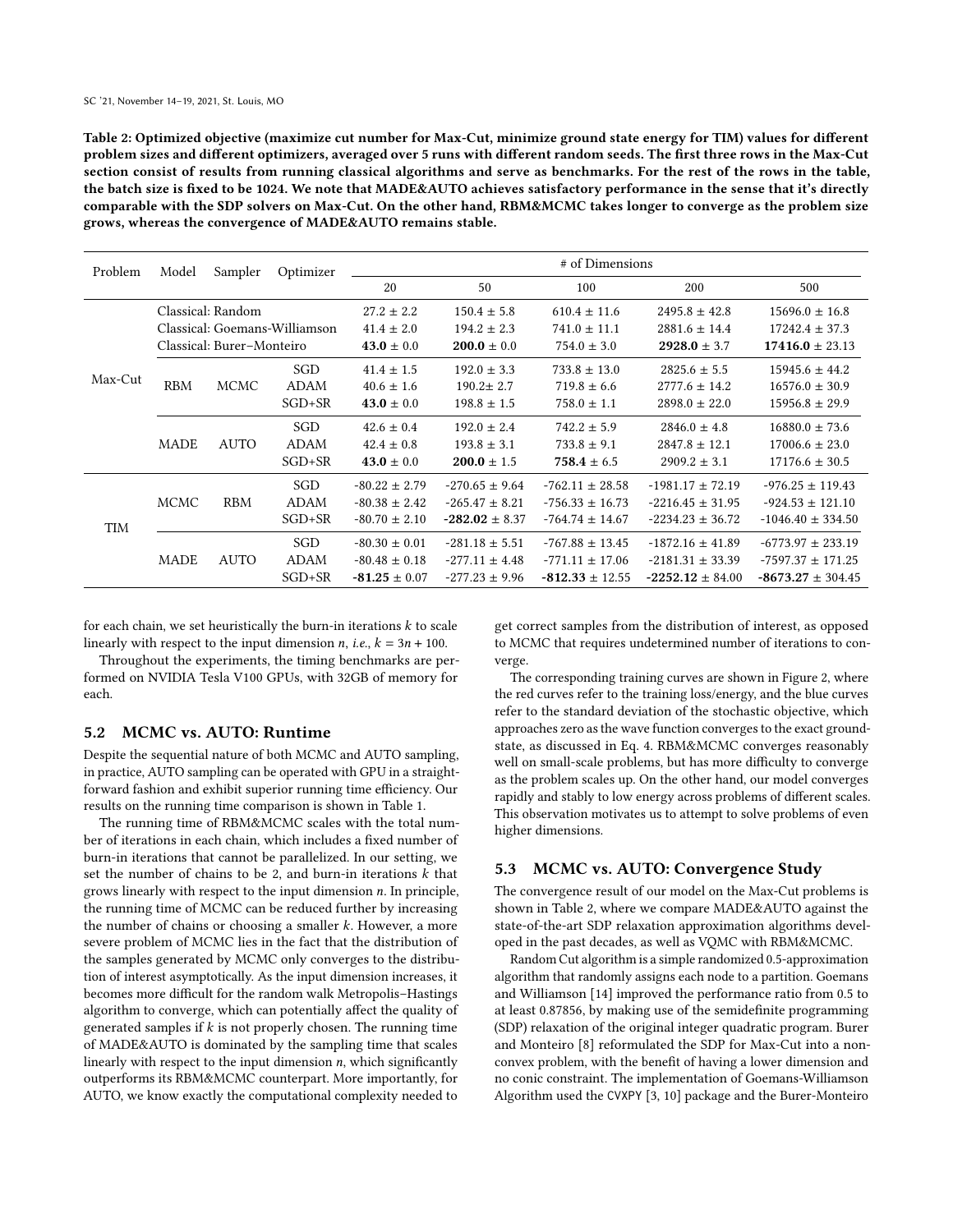<span id="page-6-1"></span>

Figure 3: Sampling times for the TIM problem in 1K, 2K, 5K and 10K dimensions with mini-batch sizes mbs = 512, 128, 16 and 4 samples per GPU, respectively. The minibatch sizes were chosen to saturate GPU memory per problem dimension. All times are normalized by the execution time of the largest GPU configuration  $(6 \times 4)$  for each dimension. Note that the normalized executions times are all close to 1, indicative of near-optimal weak scaling.

reformulation with the Riemannian Trust-Region method [\[2\]](#page-8-12) used Manopt toolbox [\[6\]](#page-8-16), which essentially implements the optimization algorithm proposed by [\[20\]](#page-9-12).

For evaluation, we constructed a problem instance for each Hamiltonian size  $n \in \{20, 50, 100, 200, 500\}$  by randomly generating parameters defined in Eq. [11.](#page-2-2) For each problem instance, each algorithm was executed 5 times using 5 random seeds. In Table [2,](#page-5-2) we report the averaged result over problem instances of different sizes.

In general, MADE&AUTO slightly outperforms RBM&MCMC on small-scale problems, and the latter fails to converge for problems of input dimension 500, due to our constraint on the number of training iterations.

The natural gradient descent [\[4,](#page-8-17) [28\]](#page-9-2) proved essential for converging to a good local optimum. We apply the SR to both VQMC methods and observe similar improvements: optimizers equipped with SR are consistently improved over all architectures. On the other hand, the performance of our algorithm with SR is competitive against the state-of-the-art SDP solvers on Max-Cut problems.

#### <span id="page-6-0"></span>5.4 AUTO: Multi-GPU Scalability

By distributing the sampling task across multiple GPUs, our method can extend to large-scale problems (with input dimensions up to 10K) by reducing the mini-batch size mbs distributed to each GPU. The effective batch size depends on both mbs and the number of GPUs  $L$  available for training.

In Figure [3,](#page-6-1) we plot the normalized execution times for the 1K, 5K and 10K dimensional TIM problems as we vary the number of GPUs and the GPU distribution across nodes. We choose the minibatch sizes assigned to each GPU depending on the dimensionality of the problem so that the GPU memory is saturated. Note that for both intra-node and inter-node distributed sampling schemes, the execution times remain nearly constant as long as the number of samples per GPU is kept fixed. This is indicative of near-optimal weak scaling: consider a problem so large that we are able to generate only a few samples using a single GPU due to memory constraints. In

Converged Energy over Number of GPUs

<span id="page-6-2"></span>

Figure 4: Normalized converged energy for TIM problems of different sizes. Each GPU is distributed a batch size of 4; the total effective batch size equals 4 times the total number of GPUs used. The energy is normalized for each problem size (the values from each curve are divided by the one with the largest magnitude among them). The converged energy improves as the total number of GPUs (effective batch size) increases. The improvement saturates for smaller problems, which also implies that a larger batch size is required for larger problems.

this scenario, by using a large number of GPUs to generate independent sets of samples, we should be able to drive the stochastic optimization problem to convergence.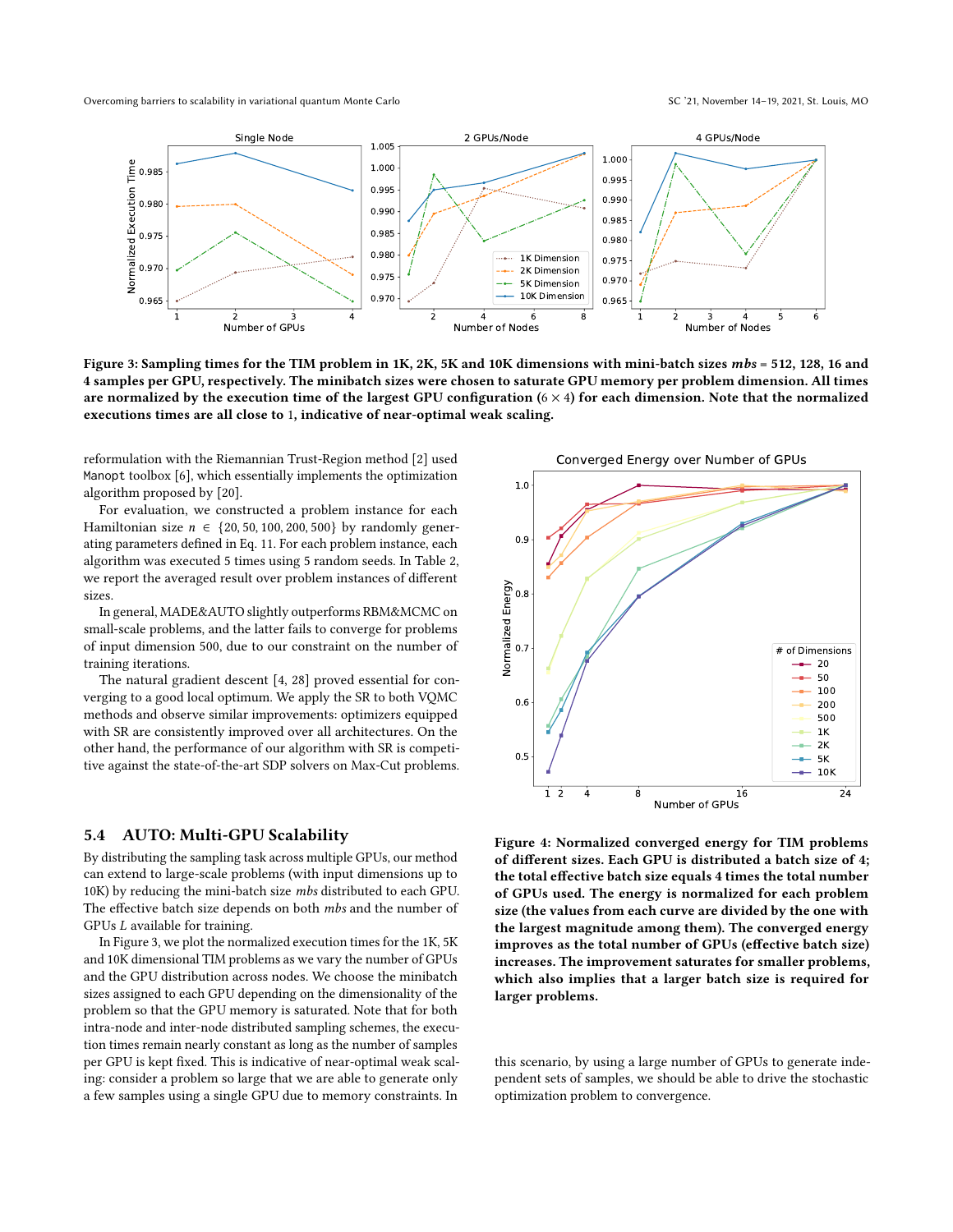<span id="page-7-0"></span>Table 3: Ablation study on the latent size. We train the models with ADAM on Max-Cut problems. is the graph size. Optimal performance is obtained under a proper choice of latent size h; MADE falls off if we push GPU to its computational limits.

| Model       | n   |              |               |                          | Cut table                |                  |         |         |              |               | Time table       |        |         |
|-------------|-----|--------------|---------------|--------------------------|--------------------------|------------------|---------|---------|--------------|---------------|------------------|--------|---------|
|             |     | $(\log n)^2$ | $3(\log n)^2$ | $5(\log n)^2$            | n                        | $\boldsymbol{n}$ | 5n      | $n^2$   | $(\log n)^2$ | $3(\log n)^2$ | $\boldsymbol{n}$ | 5n     | $n^2$   |
|             | 50  | 191.         | 192.8         | 193.8                    | $\overline{\phantom{m}}$ | 195.             | 194.6   | 195.    | 7.22         | 7.19          | 7.24             | 7.42   | 7.41    |
| <b>MADE</b> | 100 | 735.8        | 737.2         | 733.8                    | $\overline{\phantom{m}}$ | 734.2            | 731.2   | 726.2   | 13.43        | 13.49         | 13.48            | 13.90  | 13.96   |
|             | 200 | 2832.8       | 2846.4        | 2847.8                   | $\overline{\phantom{m}}$ | 2848.6           | 2821.4  | 2779.   | 26.49        | 25.78         | 26.07            | 26.85  | 57.19   |
|             | 500 | 16905.4      | 17039.6       | 17006.6                  | $\overline{\phantom{a}}$ | 16973.8          | 16872.8 | 16311.4 | 64.81        | 66.48         | 67.79            | 105.97 | 1426.92 |
|             | 50  | 193.         | 194.8         | $\overline{\phantom{a}}$ | 190.2                    | 192.             | 192.2   | 191.4   | 151.07       | 151.49        | 150.72           | 150.71 | 152.68  |
| <b>RBM</b>  | 100 | 721.         | 734.2         | $\overline{\phantom{0}}$ | 719.8                    | 730.2            | 711.    | 705.2   | 181.11       | 180.30        | 180.47           | 182.15 | 183.62  |
|             | 200 | 2786.2       | 2810.8        |                          | 2777.6                   | 2779.6           | 2765.6  | 2747.4  | 242.95       | 241.05        | 243.24           | 243.91 | 246.05  |
|             | 500 | 16568.8      | 16530.        |                          | 16576.0                  | 16652.6          | 16577.2 | 16543.  | 427.23       | 429.07        | 432.39           | 428.17 | 510.02  |

<span id="page-7-1"></span>Table 4: Ablation study on the MCMC sampling scheme. We train the RBM with ADAM on Max-Cut problems. is the graph size;  $\{n, 10n\}$  and  $\{ \times 2, \times 5, \times 10 \}$  are from Scheme 1 and Scheme 2, respectively.

|             |     | Sampling scheme |          |         |            |            |             |                  |         |            |            |             |  |
|-------------|-----|-----------------|----------|---------|------------|------------|-------------|------------------|---------|------------|------------|-------------|--|
| Model       | n   | Cut table       |          |         |            |            |             | Time table       |         |            |            |             |  |
|             |     | n               | $3n+100$ | 10n     | $\times 2$ | $\times 5$ | $\times$ 10 | $\boldsymbol{n}$ | 10n     | $\times 2$ | $\times 5$ | $\times$ 10 |  |
|             | 50  | 190.8           | 190.2    | 193.8   | 191.6      | 192.6      | 192.8       | 110.44           | 197.02  | 199.64     | 500.02     | 1004.96     |  |
| <b>MCMC</b> | 100 | 700.2           | 719.8    | 733.    | 706.8      | 720.       | 729.8       | 124.01           | 296.83  | 201.52     | 507.65     | 1011.51     |  |
|             | 200 | 2674.8          | 2777.6   | 2795.4  | 2670.4     | 2720.6     | 2736.8      | 143.76           | 492.31  | 206.91     | 514.80     | 1023.43     |  |
|             | 500 | 16205.          | 16576.0  | 16626.6 | 16022.2    | 16066.6    | 16156.6     | 212.86           | 1103.18 | 207.43     | 508.43     | 1021.21     |  |

The effective batch size increases as we scale up the number of GPUs. This improves the convergence performance of our method. We benchmark the result in Figure [4,](#page-6-2) where we train our models across different numbers of GPUs, on TIM problems of different sizes. The improvement saturates for smaller problems as the effective batch size increases but remains significant for larger problems. This implies that our model requires a larger batch size to achieve optimal performance for problems of a larger scale. Intuitively, batch size quantifies the exploration capability in the state space: the algorithm has a better chance to discover the ground state if it is allowed to explore more.

The raw data of our experiments in this section is provided in the appendix.

## 6 CASE STUDIES

In this section, we conduct experiments on several aspects of our settings in more detail, to support our conclusions that MADE+AUTO significantly outperforms RBM+MCMC in terms of the convergence rates for large-scale problems. Throughout this section, we train our models for Max-Cut problems with ADAM optimizer on a single GPU. All results are averaged over 5 runs with different random seeds.

#### 6.1 Ablation Study: Latent Size

We conduct ablation studies on the choice of latent size for our models. Latent size refers to the number of hidden units for RBM and the hidden layer size for MADE.

In Table [3,](#page-7-0) we train both MADE and RBM on Max-Cut problems with graph sizes  $n \in \{50, 100, 200, 500\}$  under different choices of latent size  $h \in \{(\log n)^2, 3(\log n)^2, n, 5n, n^2\}$ . We also cite the numbers from Table [2](#page-5-2) for direct comparison, where we adopt  $h = 5(\log n)^2$ , *n* for MADE and RBM, respectively. We measure the training time of each model for 300 iterations in seconds and present the numbers on the right side of the table. The results are averaged over 5 runs with different random seeds.

Several observations can be made. First, optimal performance is obtained under a reasonable choice of h, between  $3(\log n)^2$  and  $n$ ; models with a latent size that is either too large or too small do not perform well. Second, the time complexity usually does not scale with the model size when running on GPU. However, MADE falls off if we push GPU to its computational limits, e.g., AUTO sampling  $bs = 1024$  samples from MADE with  $O(n^3)$  parameters. This is in practice not a serious concern for MADE with latent size  $h = O((\log n)^2)$  as it will always face its memory bottlenecks first by storing the batch of high dimensional inputs as the problem size increases. Third, we re-did the experiments on RBM with  $n$  hidden units and obtain slightly different results in Table [2,](#page-5-2) due to different choices of random seeds and machines that the model is trained on.

#### 6.2 Ablation Study: MCMC Sampling Scheme

We conduct ablation studies on the choice of MCMC sampling schemes. In particular, we consider:

• Scheme 1: the sampler discard the first  ${n, 10n}$  samples in the chain and keep the next bs samples.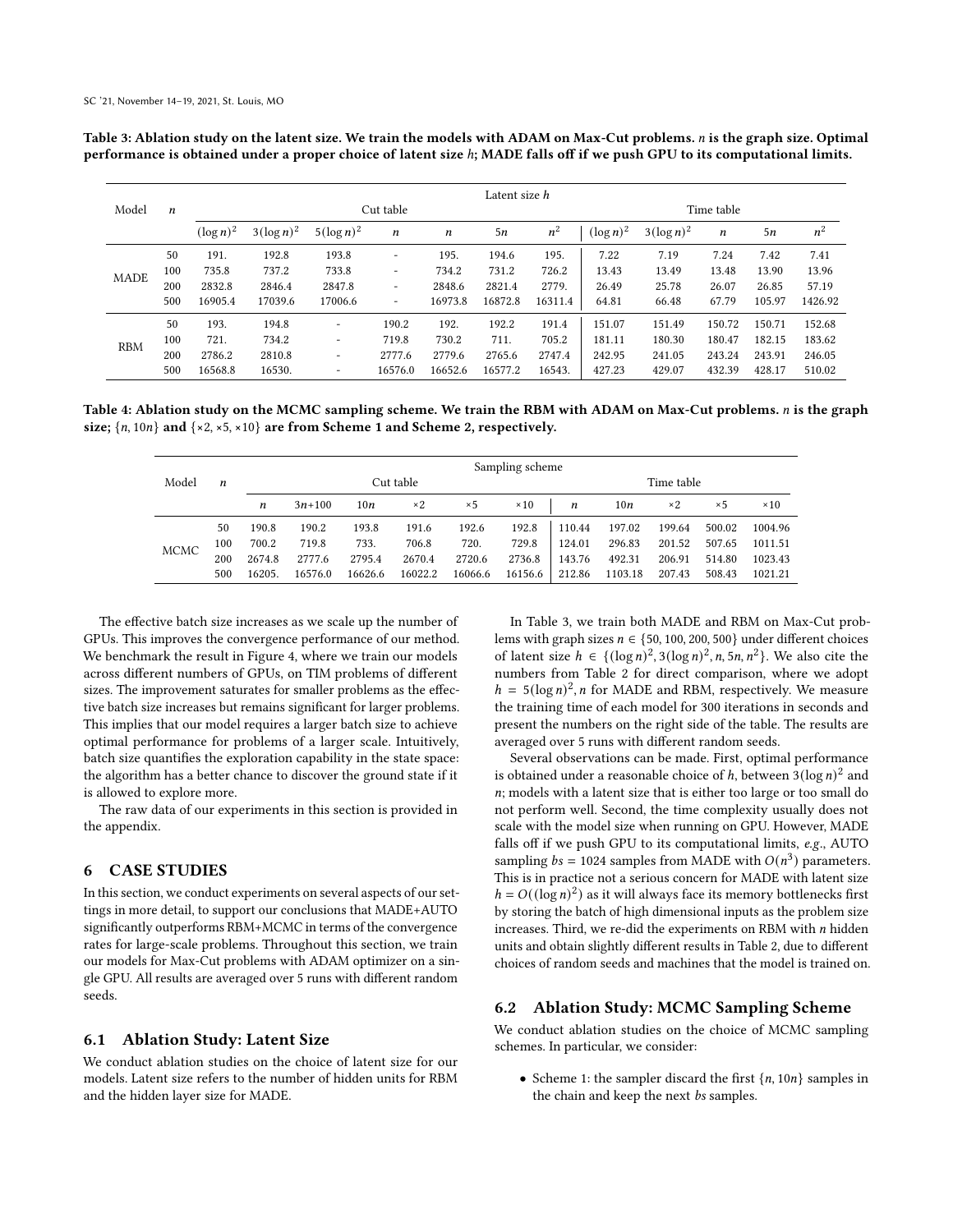<span id="page-8-18"></span>Table 5: Time elapsed to reach the target performance, measured in seconds. We train the RBM with ADAM on Max-Cut problems. At every iteration, after the training updates, we sample another batch of samples for evaluation; the algorithm terminates if the evaluation score surpasses the target score. Evaluation time is not taken into account.

| Method    | # of Dimensions (Targeted cut number) |         |          |           |            |  |  |  |  |
|-----------|---------------------------------------|---------|----------|-----------|------------|--|--|--|--|
|           | 20(41)                                | 50(190) | 100(730) | 200(2800) | 500(16800) |  |  |  |  |
| MADE+AUTO | 3 1 4                                 | 3.61    | 20.08    | 3.25      | 6.27       |  |  |  |  |
| RBM+MCMC  | 126.84                                | 154 09  | 247.91   | 612.76    | 1096.08    |  |  |  |  |

• Scheme 2: the sampler takes every  $\{2, 5, 10\}$ th sample in the chain until bs samples are collected in total.

In Table [4,](#page-7-1) we train RBM on Max-Cut problems with graph sizes  $n \in \{50, 100, 200, 500\}$  under different choices of MCMC sampling schemes  $\{n, 10n, x2, x5, x10\}$ . We also cite the numbers from Table [2](#page-5-2) for direct comparison, where we discard the first  $k=3n+100$  samples in the MCMC chain. We measure the training time of each model for 300 iterations in seconds and present the numbers on the right side of the table. The results are averaged over 5 runs with different random seeds.

Several observations can be made. First, schemes  $10n$  or  $\times 10$  with longer MCMC chains result in better performance, at the cost of longer running time. Second, when running with GPU, the time complexity only scales with the length of the MCMC chain, but not the  $O(n^2)$  model size.

#### 6.3 Comparison of Hitting Time

In addition to showing the running time with a fixed number of iterations in Table [1,](#page-4-0) we demonstrate that MADE+AUTO also significantly out-performs RBM+MCMC in the sense that the former reach a target performance faster.

In Table [5,](#page-8-18) we train MADE and RBM on Max-Cut problems with graph sizes  $n \in \{50, 100, 200, 500\}$  with target performance {41, 190, 730, 2800, 16800} that are heuristically chosen based on the results in Table [2.](#page-5-2) The performance is measured in seconds and the results are averaged over 5 runs with different random seeds. RBM+MCMC requires a significantly longer time to converge to a target performance for large-scale problems.

#### 7 CONCLUSIONS

In this work, motivated by recent developments in VQMC made possible by autoregressive sampling, we implemented a distributed variant of VQMC and applied it to solving large-scale quantum systems for which standard random-walk Markov chain Monte Carlo sampling fails to converge. The main advantage of AUTO compared to MCMC lies in its ability to sample exactly from the distribution of interest, unlike MCMC for which the quality of the generated samples is plagued by unknown convergence time, which becomes a severe problem as the dimension of the problem increases. Empirically, we demonstrated that AUTO significantly outperforms MCMC in terms of the convergence rates for large-scale problems. Training of AUTO is also more stable than that of MCMC, finding converged solutions that are competitive against the state-of-the-art baselines for Max-Cut. The above findings motivated us to explore large-scale problems up to 10K dimensions. For that purpose, we built large models and chose a batch size to exhaust the memory

usage of each GPU to be distributed. The optimality of our results is only limited by the computational resources available at hand: while the convergence performance quickly saturates for smallscale problems, it continues to improve for larger-scale problems as we scale up the number of GPUs.

## ACKNOWLEDGEMENTS

Authors gratefully acknowledge support from NSF under grant DMS-2038030.

#### REFERENCES

- <span id="page-8-0"></span>[1] Scott Aaronson. 2009. Why quantum chemistry is hard. Nature Physics 5, 10 (2009), 707–708.
- <span id="page-8-12"></span>[2] P.-A. Absil, C. G. Baker, and K. A. Gallivan. 2007. Trust-region methods on Riemannian manifolds. Foundations of Computational Mathematics 7, 3 (2007), 303–330.
- <span id="page-8-14"></span>[3] Akshay Agrawal, Robin Verschueren, Steven Diamond, and Stephen Boyd. 2018. A Rewriting System for Convex Optimization Problems. Journal of Control and Decision 5, 1 (2018), 42–60.
- <span id="page-8-17"></span>[4] Shun-Ichi Amari. 1998. Natural gradient works efficiently in learning. Neural computation 10, 2 (1998), 251–276.
- <span id="page-8-10"></span>[5] Yoshua Bengio and Samy Bengio. 2000. Modeling high-dimensional discrete data with multi-layer neural networks. Advances in Neural Information Processing Systems 12 (2000), 400–406.
- <span id="page-8-16"></span>[6] Nicolas Boumal, Bamdev Mishra, P.-A. Absil, and Rodolphe Sepulchre. 2014. Manopt, a Matlab Toolbox for Optimization on Manifolds. J. Mach. Learn. Res. 15, 1 (2014).
- <span id="page-8-2"></span>[7] Sergey Bravyi, David Gosset, Robert König, and Kristan Temme. 2019. Approximation algorithms for quantum many-body problems. J. Math. Phys. 60, 3 (2019), 032203.
- <span id="page-8-13"></span>[8] Samuel Burer and Renato D.C. Monteiro. 2001. A Nonlinear Programming Algorithm for Solving Semidefinite Programs via Low-rank Factorization. Mathematical Programming (series B 95 (2001), 2003.
- <span id="page-8-1"></span>[9] Giuseppe Carleo and Matthias Troyer. 2017. Solving the quantum many-body problem with artificial neural networks. Science 355, 6325 (2017), 602–606.
- <span id="page-8-15"></span>[10] Steven Diamond and Stephen Boyd. 2016. CVXPY: A Python-Embedded Modeling Language for Convex Optimization. Journal of Machine Learning Research 17, 83 (2016), 1–5.
- <span id="page-8-6"></span>[11] Simon Duane, Anthony D Kennedy, Brian J Pendleton, and Duncan Roweth. 1987. Hybrid monte carlo. Physics letters B 195, 2 (1987), 216–222.
- <span id="page-8-4"></span>[12] Stuart Geman and Donald Geman. 1984. Stochastic relaxation, Gibbs distributions, and the Bayesian restoration of images. IEEE Transactions on pattern analysis and machine intelligence 6, 6 (1984), 721–741.
- <span id="page-8-8"></span>[13] Mathieu Germain, Karol Gregor, Iain Murray, and Hugo Larochelle. 2015. Made: Masked autoencoder for distribution estimation. In International Conference on Machine Learning. 881–889.
- <span id="page-8-11"></span>[14] Michel X Goemans and David P Williamson. 1995. Improved approximation algorithms for maximum cut and satisfiability problems using semidefinite programming. Journal of the ACM (JACM) 42, 6 (1995), 1115–1145.
- <span id="page-8-9"></span>[15] Joseph Gomes, Keri A McKiernan, Peter Eastman, and Vijay S Pande. 2019. Classical quantum optimization with neural network quantum states. arXiv preprint arXiv:1910.10675 (2019).
- <span id="page-8-5"></span>[16] Peter J Green. 1995. Reversible jump Markov chain Monte Carlo computation and Bayesian model determination. Biometrika 82, 4 (1995), 711–732.
- <span id="page-8-3"></span>[17] W Keith Hastings. 1970. Monte Carlo sampling methods using Markov chains and their applications. Biometrika 57, 1 (1970), 97-109.
- <span id="page-8-7"></span>[18] Mohamed Hibat-Allah, Martin Ganahl, Lauren E Hayward, Roger G Melko, and Juan Carrasquilla. 2020. Recurrent neural network wave functions. Physical Review Research 2, 2 (2020), 023358.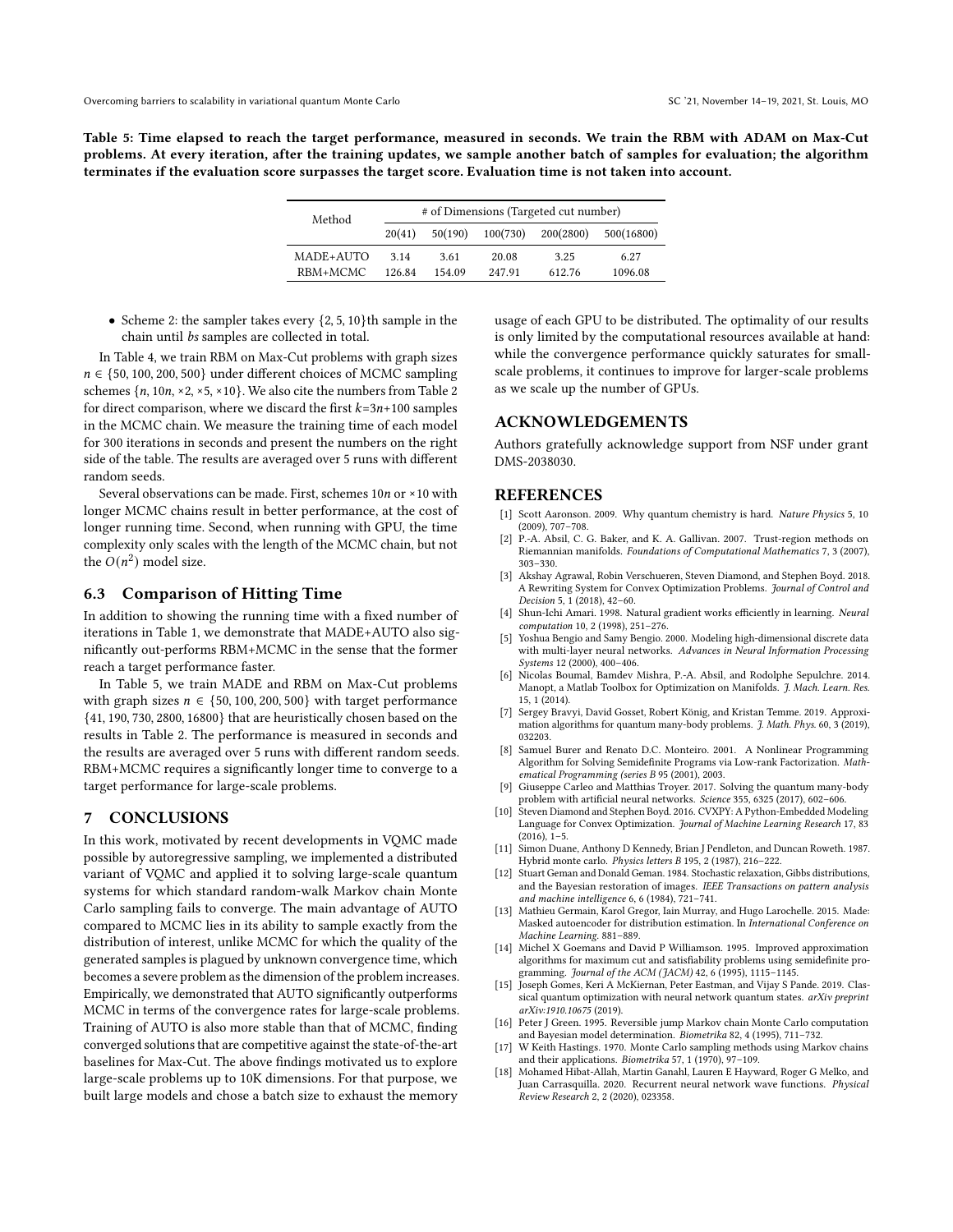SC '21, November 14–19, 2021, St. Louis, MO

- <span id="page-9-3"></span>[19] Matthew D Hoffman and Andrew Gelman. 2014. The No-U-Turn sampler: adaptively setting path lengths in Hamiltonian Monte Carlo. J. Mach. Learn. Res. 15, 1 (2014), 1593–1623.
- <span id="page-9-12"></span>[20] M. Journée, F. Bach, P.-A. Absil, and R. Sepulchre. 2010. Low-Rank Optimization on the Cone of Positive Semidefinite Matrices. SIAM J. on Optimization 20, 5 (May 2010), 2327–2351.
- <span id="page-9-10"></span>[21] Diederik P Kingma, Tim Salimans, Rafal Jozefowicz, Xi Chen, Ilya Sutskever, and Max Welling. 2016. Improving variational inference with inverse autoregressive flow. Advances in Neural Information Processing Systems.
- <span id="page-9-11"></span>[22] Ivan Kobyzev, Simon Prince, and Marcus Brubaker. 2020. Normalizing flows: An introduction and review of current methods. IEEE Transactions on Pattern Analysis and Machine Intelligence (2020).
- <span id="page-9-9"></span>[23] Hugo Larochelle and Iain Murray. 2011. The neural autoregressive distribution estimator. In Proceedings of the Fourteenth International Conference on Artificial Intelligence and Statistics. 29–37.
- <span id="page-9-0"></span>[24] W. L. McMillan. 1965. Ground State of Liquid He<sup>4</sup>. Phys. Rev. 138 (1965), A442-A451. Issue 2A.
- <span id="page-9-8"></span>[25] Takahiro Misawa, Satoshi Morita, Kazuyoshi Yoshimi, Mitsuaki Kawamura, Yuichi Motoyama, Kota Ido, Takahiro Ohgoe, Masatoshi Imada, and Takeo Kato. 2019. mVMC—Open-source software for many-variable variational Monte Carlo method. Computer Physics Communications 235 (2019), 447–462.
- <span id="page-9-1"></span>[26] Or Sharir, Yoav Levine, Noam Wies, Giuseppe Carleo, and Amnon Shashua. 2020. Deep autoregressive models for the efficient variational simulation of many-body quantum systems. Physical review letters 124, 2 (2020), 020503.
- <span id="page-9-5"></span>[27] Or Sharir, Yoav Levine, Noam Wies, Giuseppe Carleo, and Amnon Shashua. 2020. FlowKet: an open-source library based on Tensorflow for running Variational Monte-Carlo simulations on GPUs. [https://github.com/HUJI-Deep/FlowKet.](https://github.com/HUJI-Deep/FlowKet)
- <span id="page-9-2"></span>[28] Sandro Sorella. 1998. Green Function Monte Carlo with Stochastic Reconfiguration. Physical Review Letters 80, 20 (1998), 4558–4561.
- <span id="page-9-6"></span>[29] Aaron van den Oord, Nal Kalchbrenner, Lasse Espeholt, koray kavukcuoglu, Oriol Vinyals, and Alex Graves. 2016. Conditional Image Generation with PixelCNN Decoders. In Advances in Neural Information Processing Systems, D. Lee, M. Sugiyama, U. Luxburg, I. Guyon, and R. Garnett (Eds.), Vol. 29. Curran Associates, Inc.
- <span id="page-9-7"></span>[30] Dian Wu, Lei Wang, and Pan Zhang. 2019. Solving statistical mechanics using variational autoregressive networks. Physical review letters 122, 8 (2019), 080602.

<span id="page-9-4"></span>[31] Tianchen Zhao, Giuseppe Carleo, James Stokes, and Shravan Veerapaneni. 2020. Natural evolution strategies and variational Monte Carlo. Machine Learning: Science and Technology 2, 2 (2020), 02LT01.

# A RAW DATA FROM MULTI-GPU SCALABILITY EXPERIMENTS

We distribute the sampling task across multiple GPUs, our method can extend to large-scale problems with input dimensions up to 10K dimensions, by reducing the mini-batch size mbs distributed to each GPU. The effective batch size depends on both mbs and the number of GPUs  $L$  available for training. Here, we provide the raw data for our distributed computing experiments in Section [5.4.](#page-6-0)

In Table [6,](#page-10-0) we show the converged energy and running time for TIM problems of different dimensions. Each GPU is distributed with a batch size of 4; the total batch size equals to 4 times the total number of GPUs used. A number of different GPU configurations were used;  $L_1 \times L_2$  indicates  $L_1$  nodes with  $L_2$  GPUs per node were utilized. The converged energy improves as the batch size (total number of GPUs) increases.

In Table [7,](#page-10-1) we show the running time (seconds) for TIM problems of different dimensions. Different from the experiments in Table [6,](#page-10-0) each GPU is distributed with the maximum number of batch size that can be accommodated on its memory. We note that for each dimension, the run times remain constant even as we increase the number of GPUs, increasing the effective batch size. This is indicative of near-optimal weak scaling.